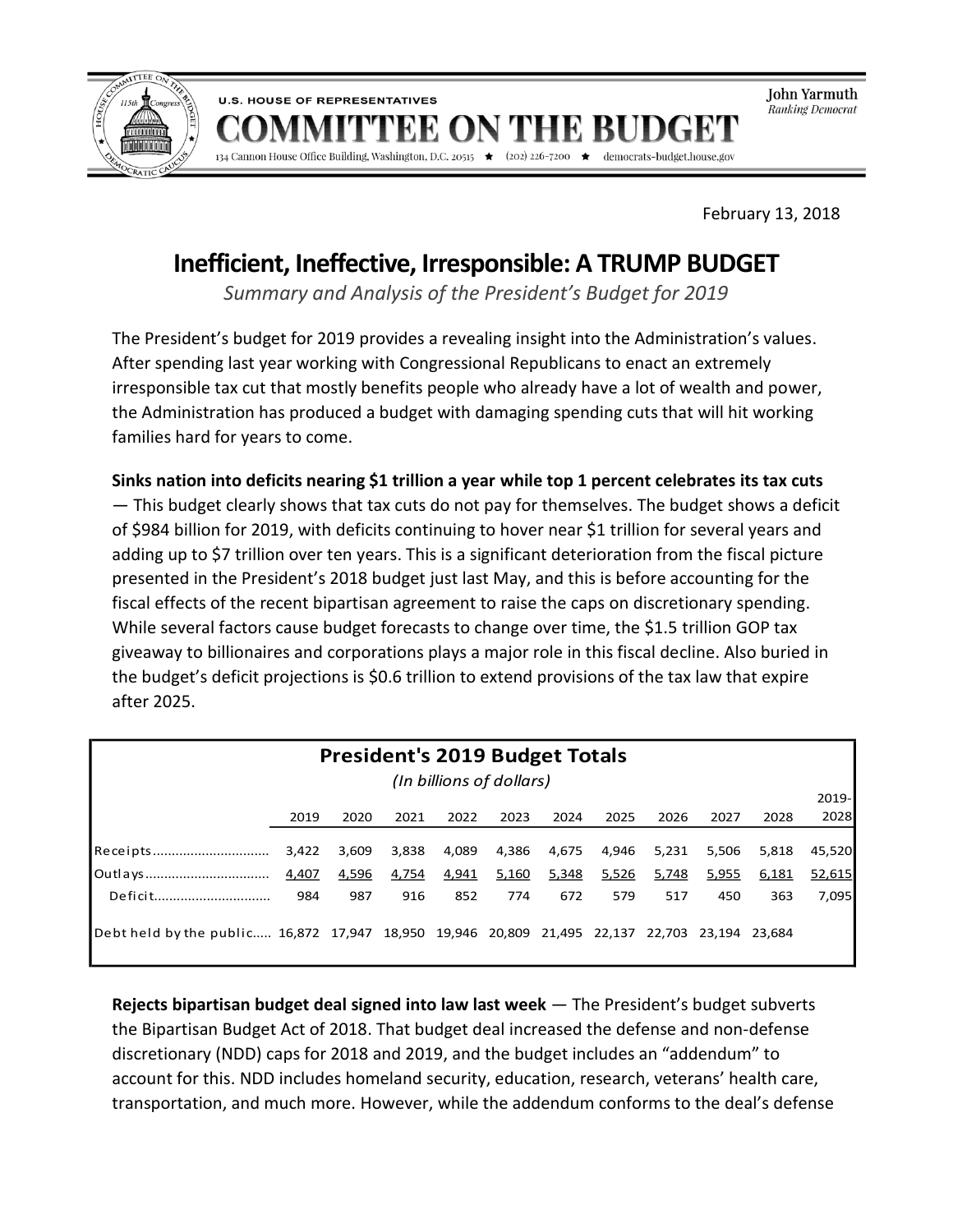cap for 2019, it provides \$540 billion for NDD programs – \$57 billion below the new NDD cap. This figure understates the budget's shortchanging of NDD investments and programs, because the addendum calls for changes in the budgetary treatment of certain programs that will in essence require NDD funding to cover billions of dollars of additional costs it would not otherwise have to absorb. The net effect will be to leave NDD programs even more starved for funding than they would be under the old austerity-level cap that Congress just rejected.

## **Failure to Invest in the Future**

**Undermines the nation's future through reckless cuts to investments** — For years after 2019, the President's budget for NDD cuts more funding each year than the year before. This will lead to severe underfunding of investments and programs needed to boost jobs and innovation, revitalize communities, and generate broad-based prosperity. The budget allows \$388 billion in NDD funding for 2028 – 33 percent below the budget deal's level for this year, and that is before factoring in inflation. Such recklessly extreme funding levels would leave the government unable to carry out basic functions that the American people expect and rely on, such as food safety, medical and scientific research, ensuring clean air and water, maintaining roads and bridges, and fighting organized crime.

**Provides inadequate infrastructure investments** — The budget pretends to make infrastructure a priority by highlighting a new \$200 billion infrastructure proposal as a major initiative. However, that initiative relies in great part on investments from the private sector and state and local governments. Further, even as the budget presents this new initiative with one hand, it takes away infrastructure funding with the other. It assumes a \$122 billion cut in highway programs after the expiration of the current highway bill. In addition, infrastructure programs will be hit hard by the budget's cuts to non-defense discretionary spending. For example, the budget cuts Department of Transportation funding by about 14 percent below its 2017 level, and, by the end of the decade, total discretionary transportation spending would be cut nearly in half from its 2017 level. Among the areas facing cuts are the popular TIGER grant program for innovative transportation projects, public transit and commuter rail, Amtrak, essential air service, and the Army Corps of Engineers.

Given these cuts, it is not clear whether the President's infrastructure initiative will actually lead to increased federal infrastructure funding. Many states and communities may not be able to afford the higher investments necessary to attract federal funds under the plan. Others may only be able to do so if they allow the private sector to contribute and profit by charging new tolls. The plan also could reduce environmental safeguards, link infrastructure improvements on public lands to greater energy development on those lands, and encourage the sale of public assets to the private sector.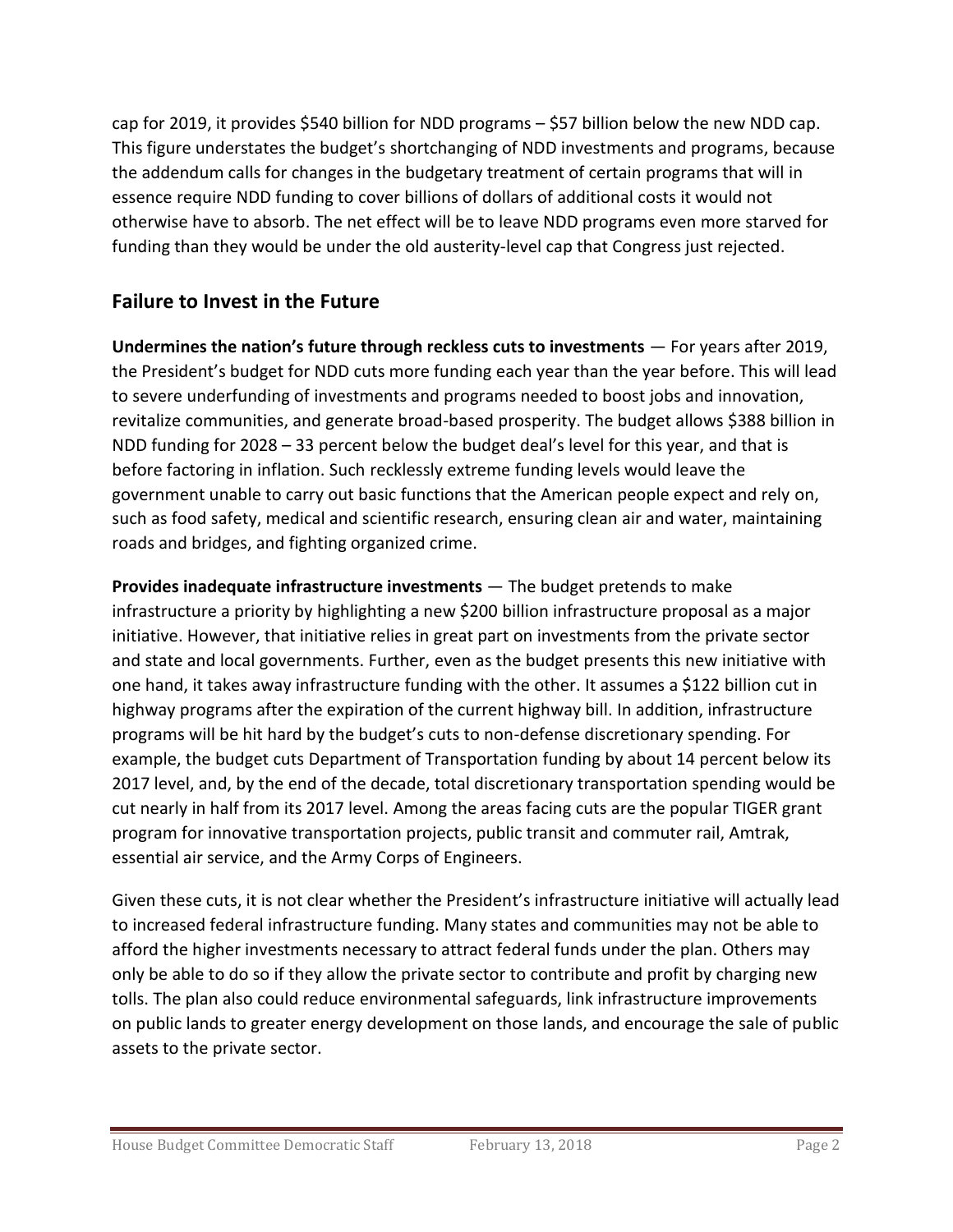**Makes college less affordable and worsens the student loan crisis** — The budget irresponsibly cuts \$203 billion from vital student loan programs that help make college attainable for millions of students. By eliminating the subsidized student loan program and limiting the amount of federal aid available to students, borrowers will be forced into the often more expensive and riskier private market to finance their higher education. The budget also eliminates the Public Service Loan Forgiveness program and creates a single income-driven student loan repayment plan; both initiatives would make it harder for students to pay back their loans. Furthermore, the budget expands the use of Pell Grants but fails to increase Pell funding, increase the maximum award, or provide inflationary adjustments. This will further decrease the purchasing power of Pell.

**Guts diplomacy and foreign aid** — Once again, the President's budget hobbles a critical pillar of national security by cutting diplomacy and foreign aid by 30 percent below the 2017 level. It does this against the advice of the Secretary of Defense and a plethora of retired generals and admirals who have publicly stressed the importance of reinforcing this component of our national power alongside the military, particularly during this time of enormous security challenges. Like last year, this year's budget makes deep cuts to development assistance, humanitarian food assistance, and peacekeeping operations. It also again cuts funding for international efforts to combat climate change even though the Department of Defense has identified climate change as a significant cause of instability around the world.

## **Failure to Protect Families**

**Attacks Social Security** — For the second year in a row, the budget violates the President's promise to protect Social Security by cutting Social Security disability benefits. Social Security's disability and retirement benefits share a funding source and are closely coordinated. They are truly one program. Under the President's plan, Americans would continue to make the same payments into Social Security, but those who have to stop working because of disability might no longer receive the full benefits they earned and paid for.

The budget assumes \$72 billion in savings over ten years from changes to disability programs. This includes a \$10.3 billion cut in Social Security disability benefits, along with other savings from Social Security and Supplemental Security Income (SSI) disability benefits. The largest cut is \$48 billion from new approaches to increase labor force participation. The budget aims to achieve this spending cut through policies such as time limits and work requirements that will make it harder for people with medical impairments that prevent them from working to receive disability benefits.

**Pursues deep Medicaid cuts and other destructive health care policies** — The budget continues the Administration's assault on the nation's health care system by doubling down on a wildly unpopular Republican plan to "repeal and replace" the Affordable Care Act and ransack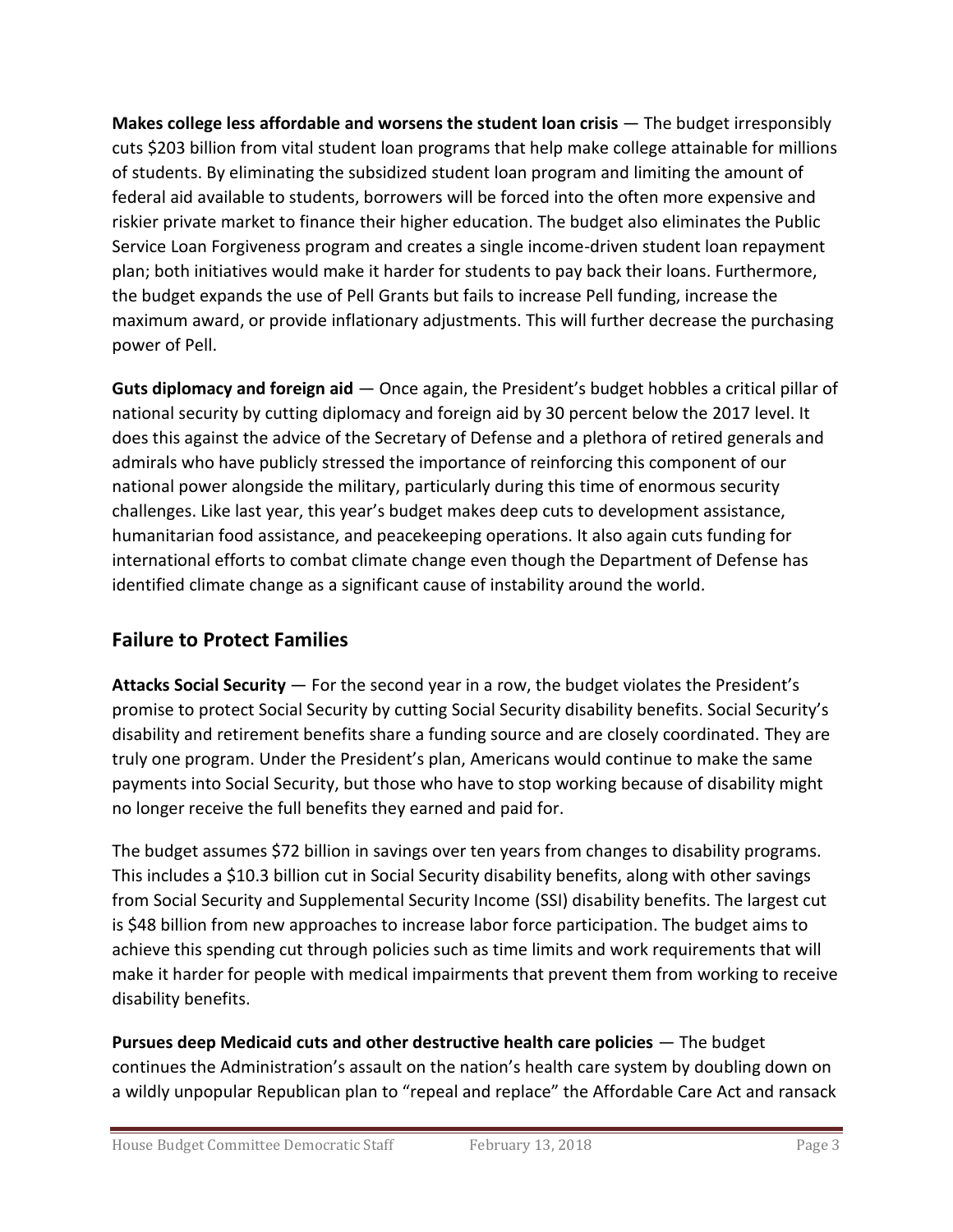Medicaid. This comes on the heels of ongoing Republican efforts to sabotage the law including the repeal of the individual mandate in the GOP tax scam, practically eliminating the advertising budget, and making it harder for consumers to shop for quality, affordable plans. The budget plan will leave millions of Americans without meaningful health insurance and weaken key protections for people with pre-existing conditions. As part of this attack on health coverage, the budget cuts \$1.4 trillion from Medicaid over ten years, jeopardizing care for seniors in nursing homes, children with disabilities, and people with mental and substance use disorders. While the budget makes a much-needed investment in the fight against opioid addiction, this funding must supplement the benefits and services that a fully funded Medicaid already provides. Any success in battling the epidemic generated by the additional funding would be completely undone by the dramatic coverage losses that would result from the enactment of these deep Medicaid cuts.

**Steals the future from America's working families and those struggling to get by** — The budget cuts \$263 billion over ten years from mandatory programs such as nutrition assistance that provide basic supports for millions of Americans. Providing these basic supports ensures stability for those looking for work and maintains a firm foundation for working Americans fighting every day to strive, thrive, and succeed. The budget even takes money away from disabled children and adults supported by SSI benefits. The budget also makes deep cuts to discretionary programs that provide similar supports, including housing and energy assistance.

#### *Mandatory Cuts*

 **Supplemental Nutrition Assistance Program (SNAP)** — In 2016, SNAP protected 44 million Americans from food insecurity. The budget cuts \$214 billion over ten years from SNAP – putting every single one of these people, including 20 million children, 5 million seniors, and 4 million disabled adults, at risk of going hungry. Unlike previous Republican proposals, these cuts to SNAP are immediate and severe, including a cut of \$17 billion in 2019 alone. Currently, SNAP recipients receive an electronic benefits transfer (EBT) card. The amount of benefits a recipient qualifies for is loaded onto the card each month for beneficiaries to use to purchase eligible food items. The budget dramatically changes the way SNAP works by providing part of the benefits each month in the form of a box of food delivered to SNAP recipients, with any remaining value of their benefit loaded onto their EBT card. The Administration believes that not only should the government decide what American families eat, but also that it can save \$130 billion by buying food in bulk and successfully delivering boxes of this food to more than 40 million Americans every month at a lower cost than automatically adding benefits to an EBT card. The remaining SNAP cuts in the budget largely result from imposing new and unnecessary eligibility requirements and paperwork hurdles that serve only to prevent help from reaching those who need it the most.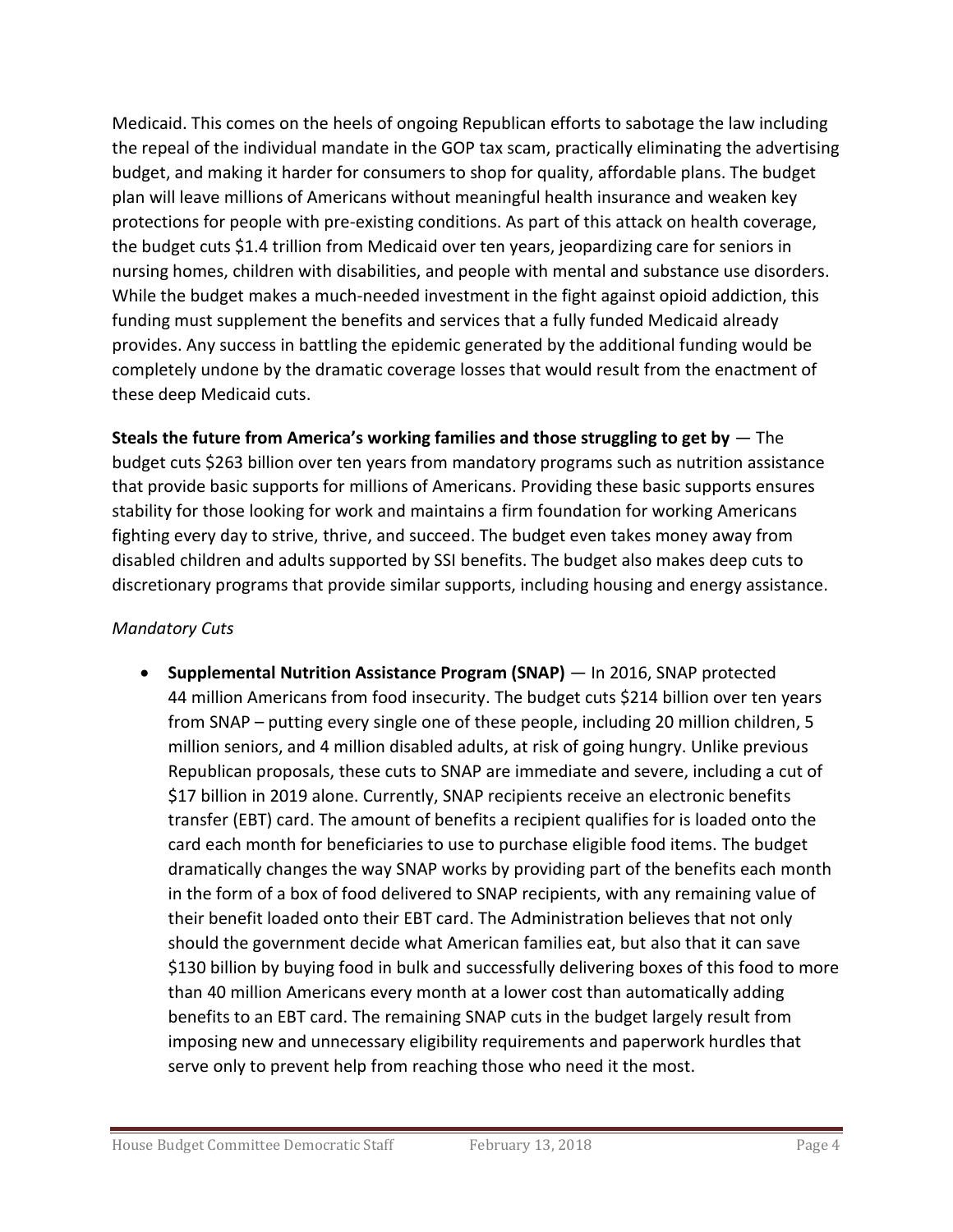- **Temporary Assistance for Needy Families (TANF)** TANF block grant funding has remained flat at approximately \$17 billion each year since 1996. Consequently, the purchasing power of TANF benefits has eroded substantially in most states. But the Administration plans once again to go after the most vulnerable Americans by cutting 10 percent from the TANF base program. Such an across-the-board cut to a program providing a small but critical amount of support puts families with children who already have very little economic security at risk of falling deeper into poverty, which will create even more barriers to success. However, the budget goes even further – it cuts \$6 billion over ten years by eliminating the TANF contingency fund, preventing the government from ensuring struggling families can access the basic supports they need to get by during future economic downturns.
- **Supplemental Security Income** SSI provides cash benefits to low-income Americans, specifically those who are 65 and older, blind, or disabled. SSI currently benefits more than 8.1 million people, including 1.2 million children, and kept 3.4 million people out of poverty in 2016. The budget cuts \$7.6 billion from SSI over the next ten years. These cuts include taking away benefits from families with multiple recipients of SSI (\$6.8 billion) as well as new redetermination requirements for children with disabilities (\$248 million). The budget also cuts \$579 million through changes in the administration of SSI.

#### *Discretionary Cuts*

- **Affordable housing** At a time when 71 percent of extremely low-income renter households already spend more than half of their income on housing, the budget makes it more difficult for working families to find and stay in stable and affordable housing. The budget cuts \$3.3 billion in 2019 (including the 2019 budget addendum) by implementing a series of rental assistance changes. This includes increasing the amount of their income recipients must spend on rent from 30 percent to 35 percent. However, the Administration freely admits that rent increases are likely to be burdensome – its addendum provides \$1 billion to prevent the rent increases caused by these proposals from hitting elderly and disabled renters. The budget also once again cuts nearly \$1 billion by eliminating the HOME Investment Partnerships Program, which provides flexible grants to states and localities to expand the supply of affordable housing.
- **Low-Income Home Energy Assistance Program (LIHEAP)** The budget eliminates LIHEAP. Cutting this \$3.4 billion program puts millions of families at risk when extreme temperatures hit, both in the summer and in the winter.

**Breaks promise to leave Medicare alone** — The budget makes numerous changes to Medicare that in total will reduce spending in Medicare by \$0.5 trillion over ten years (some of which is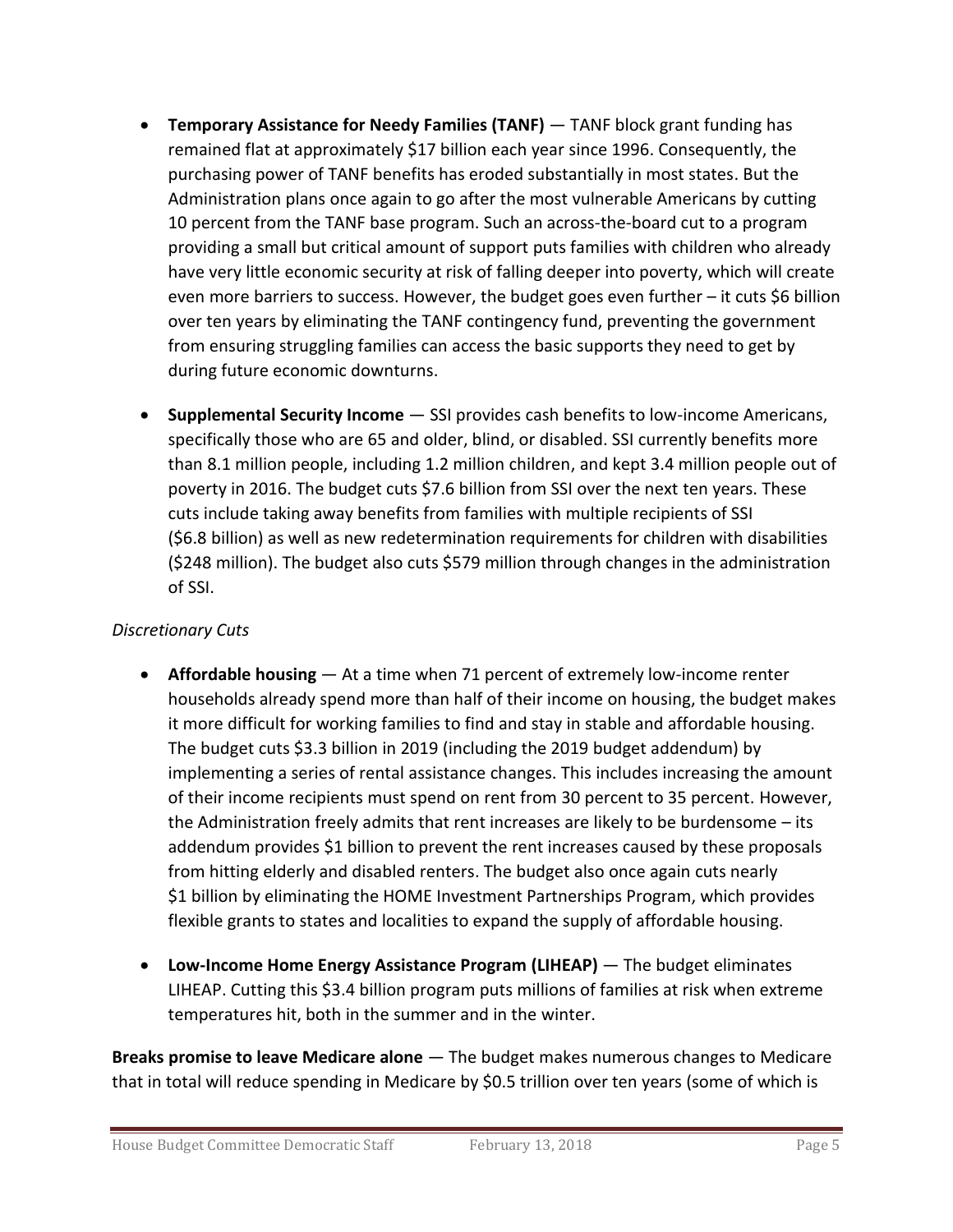offset by increases in other programs). Major provisions include changes affecting prescription drugs, hospitals, and post-acute care.

- **Part D drug spending**  The budget makes several changes to Part D that on net reduce spending by \$5.3 billion over ten years. Some changes, such as a new Part D out-ofpocket maximum, reduce costs faced by certain beneficiaries. Other changes, however, amount to little more than reallocating costs among the government, drug plans, manufacturers, and beneficiaries, without doing anything to address the root problem of high drug prices. Some of these changes would lead to higher premiums or forcing some beneficiaries to pay more out of pocket before reaching the out-of-pocket maximum.
- **Hospitals** —The budget consolidates existing graduate medical education programs in Medicare, Medicaid, and other programs into one funding stream and caps annual funding growth at 1 percentage point below inflation, reducing net payments to hospitals by \$48 billion (the net figure includes a \$195 billion reduction in Medicare spending). Hospitals also lose a net of \$70 billion from the budget's reduction in payments for uncompensated care (the net figure includes a \$138 billion reduction in Medicare spending). Other major cuts to hospitals include \$37 billion from reducing Medicare's coverage of bad debt, and \$34 billion from paying all hospital-owned offcampus physician offices at the lower physician office rate (currently, many such facilities are exempt from this payment rule).
- **Post-acute care providers** The budget establishes a unified payment system for postacute care providers such as skilled nursing facilities, home health agencies, inpatient rehabilitation facilities, and long-term care hospitals to better align payments with costs and patients' needs. This policy reduces spending by \$80 billion.

## **Other Items of Note**

**Wastes money on ineffective and unnecessary border wall** — The budget spends \$1.6 billion of American taxpayer dollars to construct a wall along the southern border. While the budget requests \$1.6 billion for 2019, the Administration anticipates that American taxpayers will end up paying \$18 billion on total wall construction.

**Bets on implausible economics** — The budget relies on unrealistic economic assumptions and counts on \$0.8 trillion in deficit reduction from the supposed economic growth effects of its policies. The Administration assumes the economy will steadily grow at rates significantly higher than independent analysts think is sustainable. The growth rates assumed in the budget may be achievable for a short time but are unlikely to be maintained over the long run given